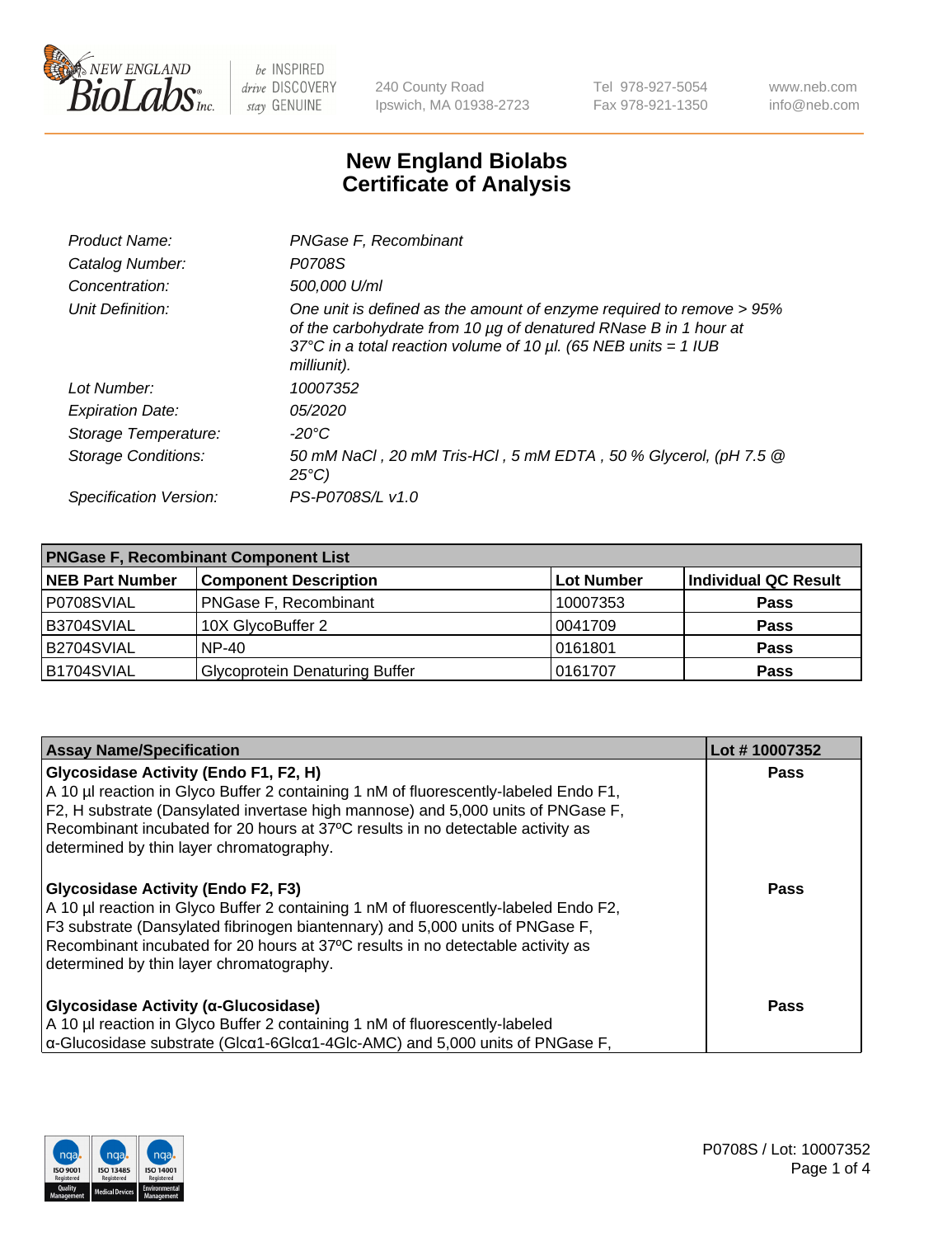

240 County Road Ipswich, MA 01938-2723 Tel 978-927-5054 Fax 978-921-1350 www.neb.com info@neb.com

| <b>Assay Name/Specification</b>                                                                                                                                                                                                                                                                                                                                            | Lot #10007352 |
|----------------------------------------------------------------------------------------------------------------------------------------------------------------------------------------------------------------------------------------------------------------------------------------------------------------------------------------------------------------------------|---------------|
| Recombinant incubated for 20 hours at 37°C results in no detectable activity as<br>determined by thin layer chromatography.                                                                                                                                                                                                                                                |               |
| Glycosidase Activity (α-N-Acetylgalactosaminidase)<br>A 10 µl reaction in Glyco Buffer 2 containing 1 nM of fluorescently-labeled<br>α-N-Acetylgalactosaminidase substrate (GalNAcα1-3(Fucα1-2)Galβ1-4Glc-AMC) and 5,000<br>units of PNGase F, Recombinant incubated for 20 hours at 37°C results in no<br>detectable activity as determined by thin layer chromatography. | <b>Pass</b>   |
| Glycosidase Activity (α-Neuraminidase)<br>A 10 µl reaction in Glyco Buffer 2 containing 1 nM of fluorescently-labeled<br>α-Neuraminidase substrate (Neu5Acα2-3Galβ1-3GlcNAcβ1-3Galβ1-4Glc-AMC) and 5,000<br>units of PNGase F, Recombinant incubated for 20 hours at 37°C results in no<br>detectable activity as determined by thin layer chromatography.                 | Pass          |
| Glycosidase Activity (a1-2 Fucosidase)<br>A 10 µl reaction in Glyco Buffer 2 containing 1 nM of fluorescently-labeled<br>α-Fucosidase substrate (Fucα1-2Galβ1-4Glc-AMC) and 5,000 units of PNGase F,<br>Recombinant incubated for 20 hours at 37°C results in no detectable activity as<br>determined by thin layer chromatography.                                        | Pass          |
| Glycosidase Activity (a1-3 Fucosidase)<br>A 10 µl reaction in Glyco Buffer 2 containing 1 nM of fluorescently-labeled<br>α-Fucosidase substrate (Fucα1-3Galβ1-4GlcNAcβ1-3Galβ1-4Glc-AMC) and 5,000 units of<br>PNGase F, Recombinant incubated for 20 hours at 37°C results in no detectable<br>activity as determined by thin layer chromatography.                       | <b>Pass</b>   |
| Glycosidase Activity (a1-3 Galactosidase)<br>A 10 µl reaction in Glyco Buffer 2 containing 1 nM of fluorescently-labeled<br>α-Galactosidase substrate (Galα1-3Galβ1-4GlcNAc-AMC) and 5,000 units of PNGase F,<br>Recombinant incubated for 20 hours at 37°C results in no detectable activity as<br>determined by thin layer chromatography.                               | <b>Pass</b>   |
| Glycosidase Activity (α1-3 Mannosidase)<br>A 10 µl reaction in Glyco Buffer 2 containing 1 nM of fluorescently-labeled<br>$\alpha$ -Mannosidase substrate (Man $\alpha$ 1-3Man $\beta$ 1-4GlcNAc-AMC) and 5,000 units of PNGase F,<br>Recombinant incubated for 20 hours at 37°C results in no detectable activity as<br>determined by thin layer chromatography.          | Pass          |
| Glycosidase Activity (a1-6 Galactosidase)<br>A 10 µl reaction in Glyco Buffer 2 containing 1 nM of fluorescently-labeled<br>α-Galactosidase substrate (Galα1-6Galα1-6Glcα1-2Fru-AMC) and 5,000 units of PNGase<br>F, Recombinant incubated for 20 hours at 37°C results in no detectable activity as                                                                       | Pass          |

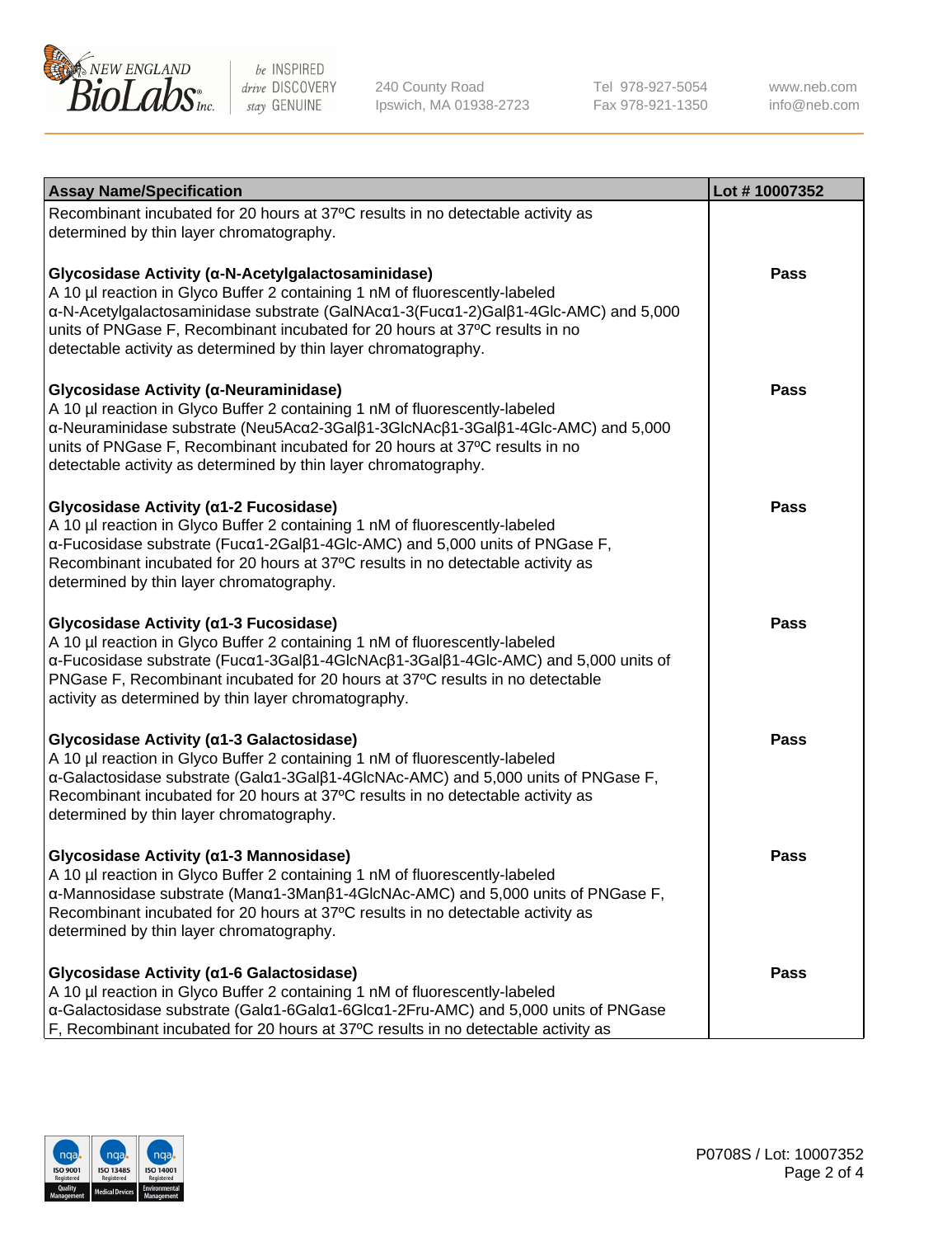

240 County Road Ipswich, MA 01938-2723 Tel 978-927-5054 Fax 978-921-1350

www.neb.com info@neb.com

| <b>Assay Name/Specification</b>                                                                                                                                                                                                                                                                                                                                     | Lot #10007352 |
|---------------------------------------------------------------------------------------------------------------------------------------------------------------------------------------------------------------------------------------------------------------------------------------------------------------------------------------------------------------------|---------------|
| determined by thin layer chromatography.                                                                                                                                                                                                                                                                                                                            |               |
| Glycosidase Activity (α1-6 Mannosidase)<br>A 10 µl reaction in Glyco Buffer 2 containing 1 nM of fluorescently-labeled<br>α-Mannosidase substrate (Manα1-6Manα1-6(Manα1-3)Man-AMC) and 5,000 units of PNGase<br>F, Recombinant incubated for 20 hours at 37°C results in no detectable activity as<br>determined by thin layer chromatography.                      | Pass          |
| Glycosidase Activity (β-Mannosidase)<br>A 10 µl reaction in Glyco Buffer 2 containing 1 nM of fluorescently-labeled<br>$\beta$ -Mannosidase substrate (Man $\beta$ 1-4Man $\beta$ 1-4Man-AMC) and 5,000 units of PNGase F,<br>Recombinant incubated for 20 hours at 37°C results in no detectable activity as<br>determined by thin layer chromatography.           | Pass          |
| Glycosidase Activity (β-N-Acetylgalactosaminidase)<br>A 10 µl reaction in Glyco Buffer 2 containing 1 nM of fluorescently-labeled<br>β-N-Acetylgalactosaminidase substrate (GalNAcβ1-4Galβ1-4Glc-AMC) and 5,000 units of<br>PNGase F, Recombinant incubated for 20 hours at 37°C results in no detectable<br>activity as determined by thin layer chromatography.   | Pass          |
| Glycosidase Activity (β-N-Acetylglucosaminidase)<br>A 10 µl reaction in Glyco Buffer 2 containing 1 nM of fluorescently-labeled<br>β-N-Acetylglucosaminidase substrate (GlcNAcβ1-4GlcNAcβ1-4GlcNAc-AMC) and 5,000 units<br>of PNGase F, Recombinant incubated for 20 hours at 37°C results in no detectable<br>activity as determined by thin layer chromatography. | Pass          |
| Glycosidase Activity (β-Xylosidase)<br>A 10 µl reaction in Glyco Buffer 2 containing 1 nM of fluorescently-labeled<br>β-Xylosidase substrate (Xylβ1-4Xylβ1-4Xylβ1-4Xyl-AMC) and 5,000 units of PNGase F,<br>Recombinant incubated for 20 hours at 37°C results in no detectable activity as<br>determined by thin layer chromatography.                             | <b>Pass</b>   |
| Glycosidase Activity ( $\beta$ 1-3 Galactosidase)<br>A 10 µl reaction in Glyco Buffer 2 containing 1 nM of fluorescently-labeled<br>β-Galactosidase substrate (Galβ1-3GlcNAcβ1-4Galβ1-4Glc-AMC) and 5,000 units of<br>PNGase F, Recombinant incubated for 20 hours at 37°C results in no detectable<br>activity as determined by thin layer chromatography.         | <b>Pass</b>   |
| Glycosidase Activity (ß1-4 Galactosidase)<br>A 10 µl reaction in Glyco Buffer 2 containing 1 nM of fluorescently-labeled<br>β-Galactosidase substrate (Galβ1-4GlcNAcβ1-3Galβ1-4Glc -AMC) and 5,000 units of<br>PNGase F, Recombinant incubated for 20 hours at 37°C results in no detectable<br>activity as determined by thin layer chromatography.                | <b>Pass</b>   |